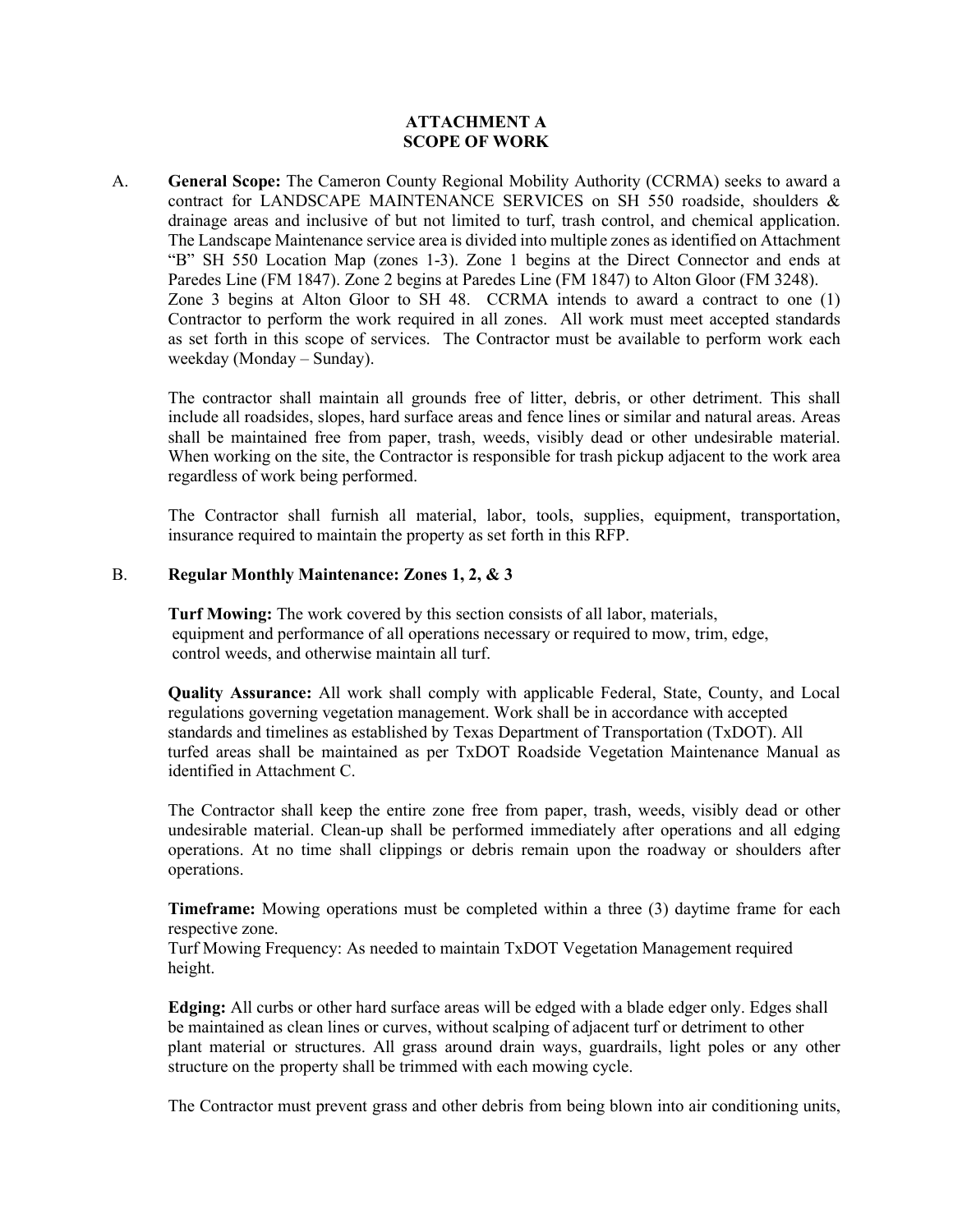condenser units, or other mechanical equipment. Grass and debris shall not be deliberately blown into storm drains or drain-ways. Contractor must prevent grass or other debris from being blown into the roadways, or other areas where vehicles or pedestrians may be struck.

Mowing operations shall be avoided during excessively wet periods. Mowing patterns will alternate, wherever possible, to reduce rutting and compaction upon the turf surface. Any and all ruts, scalps, or other turf damage caused by mowing operations shall be repaired by the Contractor at their expense.

At no time will trash be cut or mown over during mowing operations. All trash, debris, etc. must be removed prior to cutting turf.

Where turf areas are too narrow to allow mower access, the Contractor will trim grass to a uniform level during each mowing cycle using a string trimmer. In the case of guard rails or similar, the Contractor will trim beneath and to both sides of the rail to a minimum distance of three feet behind the rail or to a naturally occurring barrier, whichever is greater.

**Roadsides:** The Contractor will not allow brush material from natural areas along roadside to encroach or lean heavily over mowing area. Turf shall not be allowed to grow onto road shoulders.

**Drainage Areas:** The Contractor shall consistently maintain all drainage areas lined with riprap, as well as bridges, overpasses, and drainage culverts, in a trimmed and weed free condition.

**Mowers:** Acceptable mower types include hydrostatic rider or walk-behind and push mowers for commercial applications. All mower blades shall be kept sharp to minimize tearing of the grass during cutting.

**Edging Equipment:** Acceptable edging equipment types include rotary, metal blade and monofilament trimmers for commercial applications. Monofilament trimmers shall be used adjacent to hard structures, light poles, signs, etc.

Any and all damage resulting from the Contractor's operations shall be corrected by the Contractor each month at their expense.

#### C. **Fence Line Zones 1 & 3**

Fence lines shall be maintained free of brush, weeds, trash, leaves or other debris.

#### D. **Slope Maintenance Zones 1, 2, & 3**

This work incorporates all labor, material, supplies equipment and performance of all operations to trim and maintain slopes. Slope work is defined as areas that cannot be accessed by a standard mower or which would be damaged through the use of a mower. It is the Contractor's responsibility to review each area and determine maintenance method as per TxDOT Roadside Vegetation Maintenance Manual

#### E. **Weed Control and Chemical Use General Guidelines Zones 1, 2, & 3**

This incorporates all work to remove, prevent, control and maintain in a weed free condition all hard surface and turf areas throughout the zones, including all road shoulders.

# **Application of Herbicides:**

All chemical application will follow the safety guidelines, standards and application methods as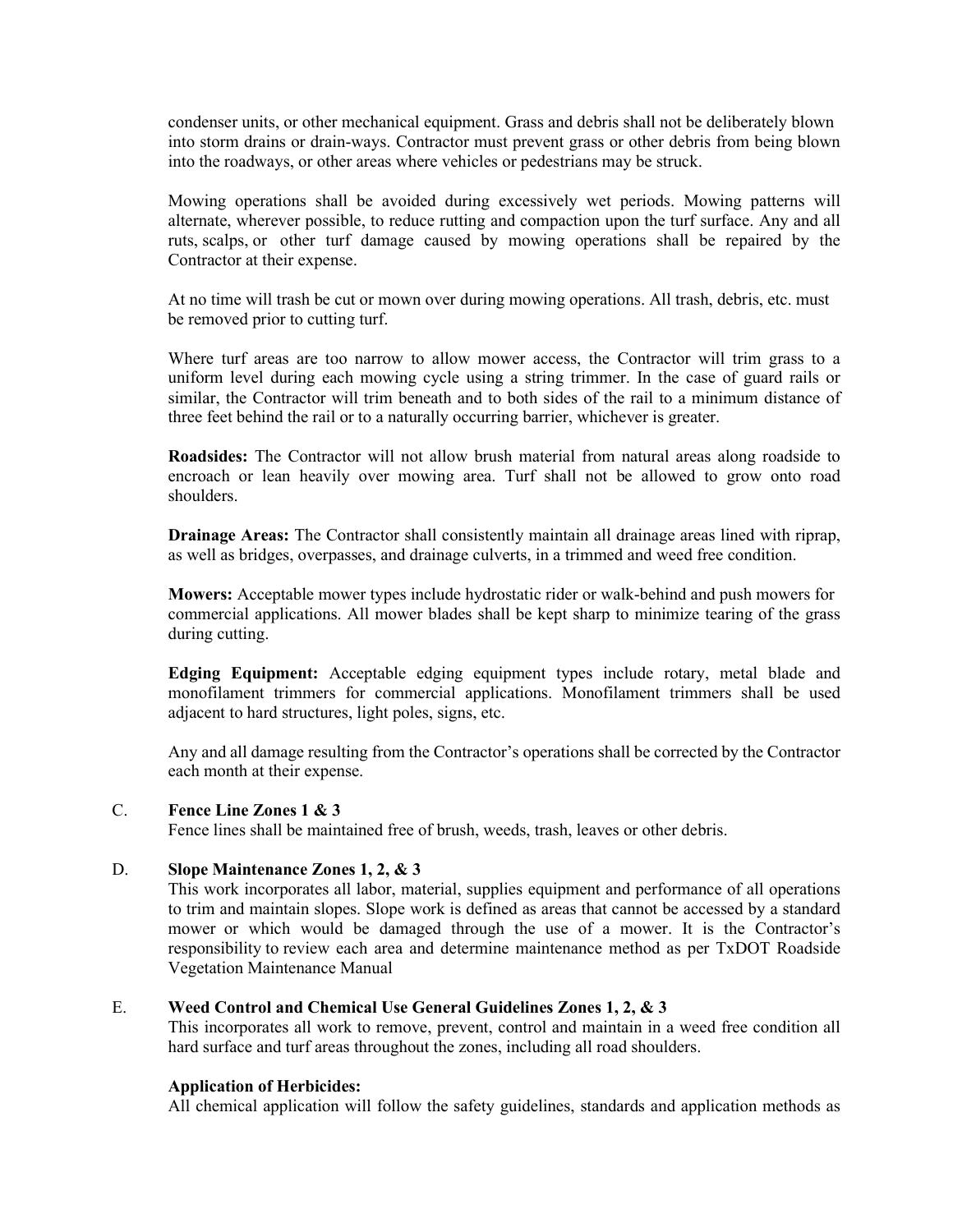set forth by the Texas Department of Transportation. Chemical application records must be provided to the CCRMA upon request. In the event of damage caused to the turf or landscape from chemical, the Contractor is responsible for all renovation or replanting costs and will water and maintain all replaced material for one (1) year from date of install at Contractor's cost.

The Contractor is responsible for providing all required PPE for staff for all chemical operations. Additionally, the Contractor shall not allow faulty, leaking or otherwise detrimental equipment to be used upon the site.

The Contractor is responsible for all damage resulting from or relating to any spill or other incident occurring from herbicide used by their staff on the site. All spills must be reported to the CCRMA within one (1) hour of occurrence. The Contractor is responsible for all spill clean-up and must have a spill kit available onsite.

## **Hard surfaces: Zones 1, 2, & 3**

All hard surface area shall be maintained free of weeds. This section incorporates all work to maintain all hardscapes including curbs, gutters, road shoulders, underpasses, pole bases, sign bases and similar free from all weed material.

At no time will chemical be allowed to contact desirable material or pose run- off issues.

At no time shall chemical applications negatively impact drain ways, gutters or other sensitive waterways or wildlife areas. The Contractor is responsible for determining appropriate chemical for each area to achieve control of all weeds. Chemical application must be performed in such manner to complete the work throughout the zone within a one-week time frame.

## **Weed Control Pre-Emergent Guidelines Zones 1, 2, & 3**

These general guidelines are incorporated as part of each section for pre-emergent weed control.

Application of Herbicides and Pesticides: All chemical application will follow the safety guidelines, standards and application methods as set forth by the Texas Department of Transportation. Copies of chemical application records will be provided to the owner upon request. The Contractor is responsible for the safe application of chemical to the site and will be held responsible for any and all damages caused from said applications.

Appropriate chemical for targeted application will be used. The Contractor is responsible for determining chemical mixes for best efficacy. Desired result is best control with least residual activity for post emergent chemical.

If current stand of weeds is evident and pre-emergent is being used for successional control the current stand of weeds must be treated with a post emergent herbicide prior to application of preemergent.

F. **Pricing** shall consist of a fixed monthly rate to cover regular maintenance and shall be paid each month. Cost Proposal should be submitted in accordance with Cost Proposal Sheet found in Attachment D.

The price(s) proposed shall apply for the entire term of the Contract unless CCRMA approves a price adjustment in writing in accordance with the following terms:

Price increases shall only be allowed when justified in CCRMA's sole discretion based on legitimate, bona fide increases in the cost of materials. No adjustment shall be made to compensate the Company for inefficiency in operation, increase in labor costs or for additional profit.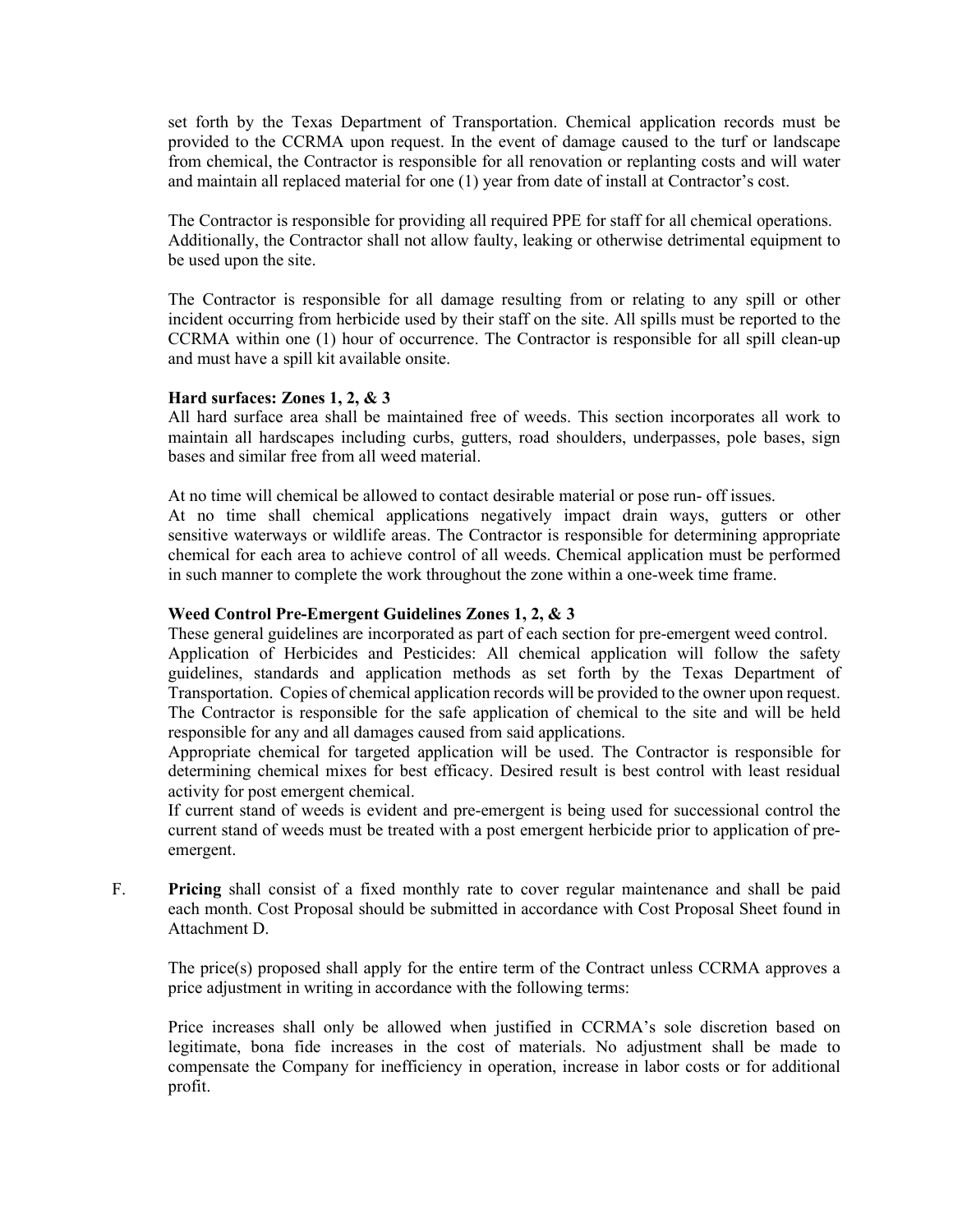To obtain approval for a price increase, the Company shall submit a written request to the CCRMA. The request must state and fully justify the proposed price increase over the price originally bid.

No proposed price increase shall be valid unless accepted by CCRMA in writing. CCRMA may approve such price increase for the remaining term of the Contract or for a shorter specified period, in the CCRMA' s sole discretion. If CCRMA rejects such price increase, the Company shall continue to perform under the Contract.

If CCRMA approves a price increase pursuant to this Section and the market factors justifying the increase shift so that the increase is no longer justified, CCRMA shall have the right to terminate the price increase and revert back to the prices that were in effect immediately prior to the increase. The Company shall notify CCRMA in writing if the market factors on which CCRMA granted the increase change such that CCRMA' s reasons for granting the increase no longer apply.

- G. **Invoices:** A monthly invoice must be submitted via email directly to CCRMA no later than the 5th of each month. The monthly invoice shall include base monthly fees. Monthly invoices shall be emailed to [vbarron@ccrma.org](mailto:vbarron@ccrma.org)
- H. **Schedule:** A plan of work to be performed shall be submitted via email to the CCRMA each week. In the event that work schedules/plans need to change due to weather, a special event or other occurrence, the Contractor and CCRMA will coordinate changes.

All work must be completed within a timely manner. All mowing operations average three (3) days for each respective zone. Spraying operations average one (1) week across the entire zone. In the event of equipment failure, the Contractor will have three (3) days to repair equipment after which they must provide other equipment to complete the work at the Company's expense.

I. **Safety Guidelines:** Contractor is responsible providing the appropriate methods to ensure the safety of their staff and the safety of any client that may be affected by maintenance operations. Additionally, all staff must wear high visibility clothing at all times and have the company name, logo, and individual staff name clearly displayed upon the exterior of the uniform. All vehicles must bear a clear company logo. Contractor must provide traffic safety and redirection in the form of safety cones or barrels, signage, flags, etc. as appropriate to safely close a lane. When lane closures are necessary, they must be approved in advance by the CCRMA.

For more information, please refer to Attachment C:

The current edition of the Texas Department of Transportation (TxDOT) Roadside Vegetation Maintenance Manual [Roadside Vegetation Management Manual \(VEG\) \(txdot.gov\)](http://onlinemanuals.txdot.gov/txdotmanuals/veg/veg.pdf)

J. **Inspections:** The Contractor shall accommodate scheduled and unscheduled inspections of the site, materials, supplies and equipment by the CCRMA. The Contractor shall be responsible for providing a management representative to participate in inspections. Inspections shall occur on